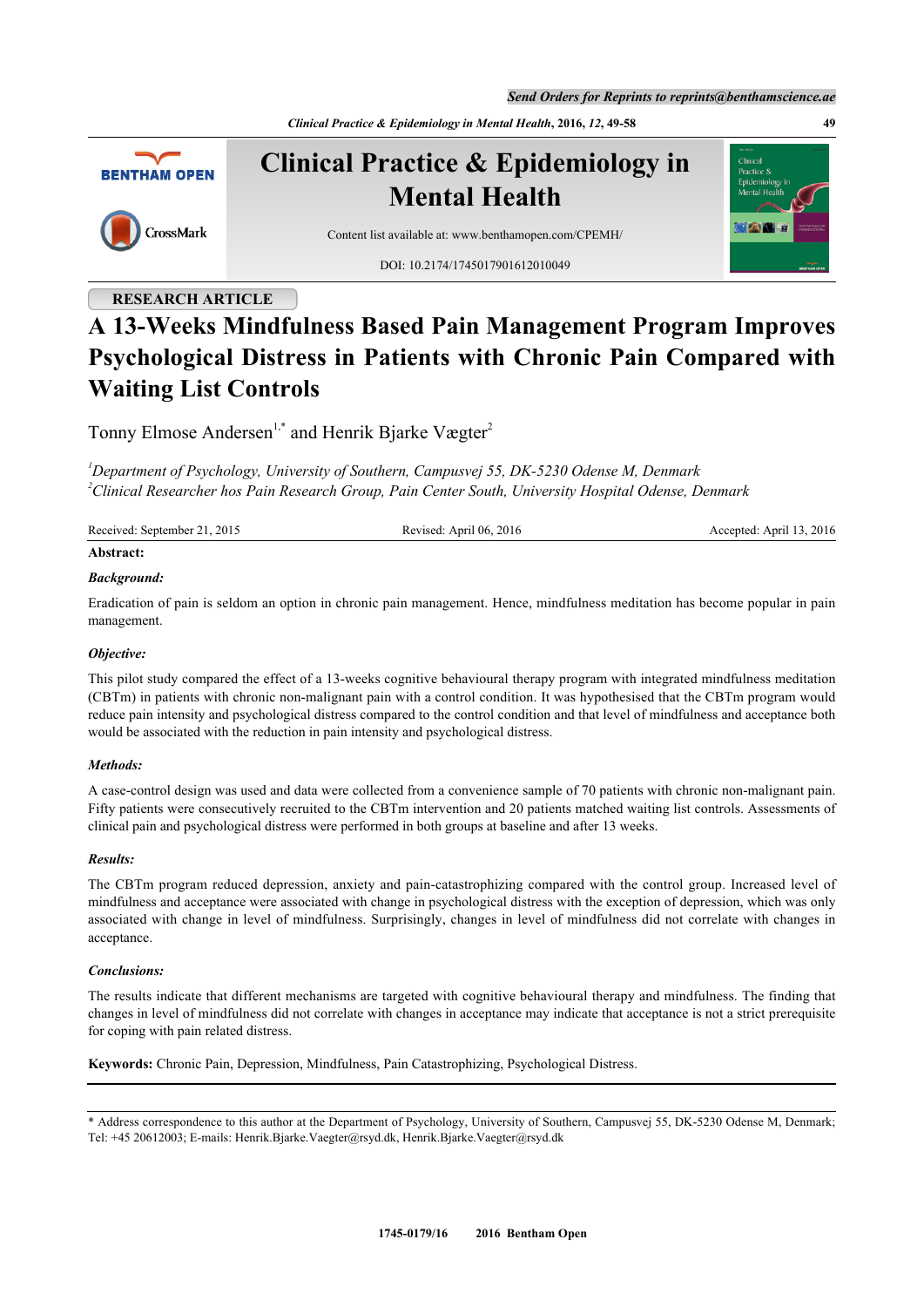#### **BACKGROUND:**

With a prevalence of 20 % and an estimated growth of 7000 new cases per year in Denmark, chronic non-malignant pain comprises a major health problem [[1,](#page-8-0) [2](#page-8-1)]. Chronic pain is often associated with psychological distress, which complicates adjustment to chronic pain [[3,](#page-8-2) [4](#page-8-3)], and since eradication of pain is seldom an option, cognitive behavioral therapy has become part of standard treatment helping patients to cope with chronic pain. However, recently a growing number of studies have underlined the importance of fostering acceptance of the chronic condition as an important step in learning to cope with chronic pain. In the context of chronic pain acceptance can be defined as willingness to engage in activity with pain present and to allow the experience of pain without the need to avoid or control it [\[5](#page-8-4)].

Mindfulness meditation aims to teach the patient a state of being attentive to and aware of sensations, emotions and thoughts as they take place in the present, and thereby learning patients to accept the unavoidable pain and to disentangle themselves from their distressful thoughts and emotions [[6\]](#page-8-5). Since Kabat-Zinn's introduction of mindfulness based stress reduction for chronic pain in the early eighties [\[6](#page-8-5)] various mindfulness-based interventions (MBIs) for chronic pain have been developed. Although the MBIs are not delivered as a homogenous programme, the overall aim of MBIs is to increase mental flexibility by keeping a non-evaluative and non-reactive contact with the present moment [\[7](#page-8-6)]. Mental flexibility and acceptance of the chronic pain condition has been associated with less psychological distress and better functioning despite of pain [\[8,](#page-8-7) [9\]](#page-8-8). Regarding effect sizes, the effect of MBIs in patients with chronic pain is comparable to that of cognitive behavioural therapy programmes with moderate effect sizes reported in relation to pain intensity, anxiety, depression, and physical health [[10](#page-8-9) - [13\]](#page-8-10). More specifically, increased level of mindfulness has been positively associated with lower levels of pain related anxiety, depression and disability [\[5](#page-8-4), [14,](#page-8-11) [15\]](#page-8-12), and lower levels of pain catastrophizing [\[14](#page-8-11)]. In addition, pain catastrophizing has been found to mediate the effect of mindfulness on disability and depression. Moreover, the effect of pain catastrophizing on depression was mediated by mindfulness [[14\]](#page-8-11). Overall, the results indicate that level of mindfulness and acceptance of the chronic pain condition are positively correlated with improvement in disability and psychological functioning [[9](#page-8-8), [15](#page-8-12), [16\]](#page-8-13) and that level of mindfulness is an important mechanism associated with improvement in disability and psychological functioning. For these reasons it has been suggested to integrate both mindfulness and cognitive behaviour therapy into chronic pain management programmes [\[12\]](#page-8-14). Although correlations between mindfulness and acceptance and various measures of distress and well-being have been reported [[15,](#page-8-12) [17](#page-8-15)], few studies have investigated the mechanisms of improved patient functioning in chronic pain [[14\]](#page-8-11).

The aims of the present study were to compare the effect of a 13-weeks cognitive behavioural therapy program with integrated mindfulness meditation (CBTm) in patients with chronic non-malignant pain with a control condition and to investigate the association between change in level of mindfulness and acceptance and the change in pain intensity and psychological distress.

It was hypothesised that 1) the CBTm program would reduce pain intensity and psychological distress compared to the control condition, 2) that the CBTm program would increase the level of mindfulness and acceptance of pain, and 3) that the change in level of mindfulness and acceptance both would be associated with the reduction in pain intensity and psychological distress.

## **METHODS**

#### **Procedure**

In this pilot study, a convenience sample of patients with chronic non-malignant pain was recruited from a multidisciplinary pain centre in the region of Southern Denmark. The pain centre is a specialist, multidisciplinary pain rehabilitation centre that receives referrals from the municipal health care system in Denmark. The team of specialists includes anaesthesiologists, nurses, physiotherapists, social workers, as well as clinical psychologists. The majority of pain conditions are widespread or musculoskeletal in origin although patients with headache and abdominal pain, which may not be musculoskeletal in origin, are also referred for treatment [\[18](#page-8-16)]. Ninety-six invitation letters were consecutively mailed to participants prior to commencing the 13 weeks CBTm program. Patients in the control group were recruited from the pain center's waiting list. Eighty invitation letters were consecutively mailed to patients at the waiting list. Contact information for one of the investigators was provided to participants for study-related questions. Assessments of pain intensity and psychological distress were performed in both groups at baseline and after 13 weeks. Patients from both groups of the study continued to receive their usual medical care throughout the study period.

The research protocol was approved by the review board of the University of Southern Denmark. Furthermore, all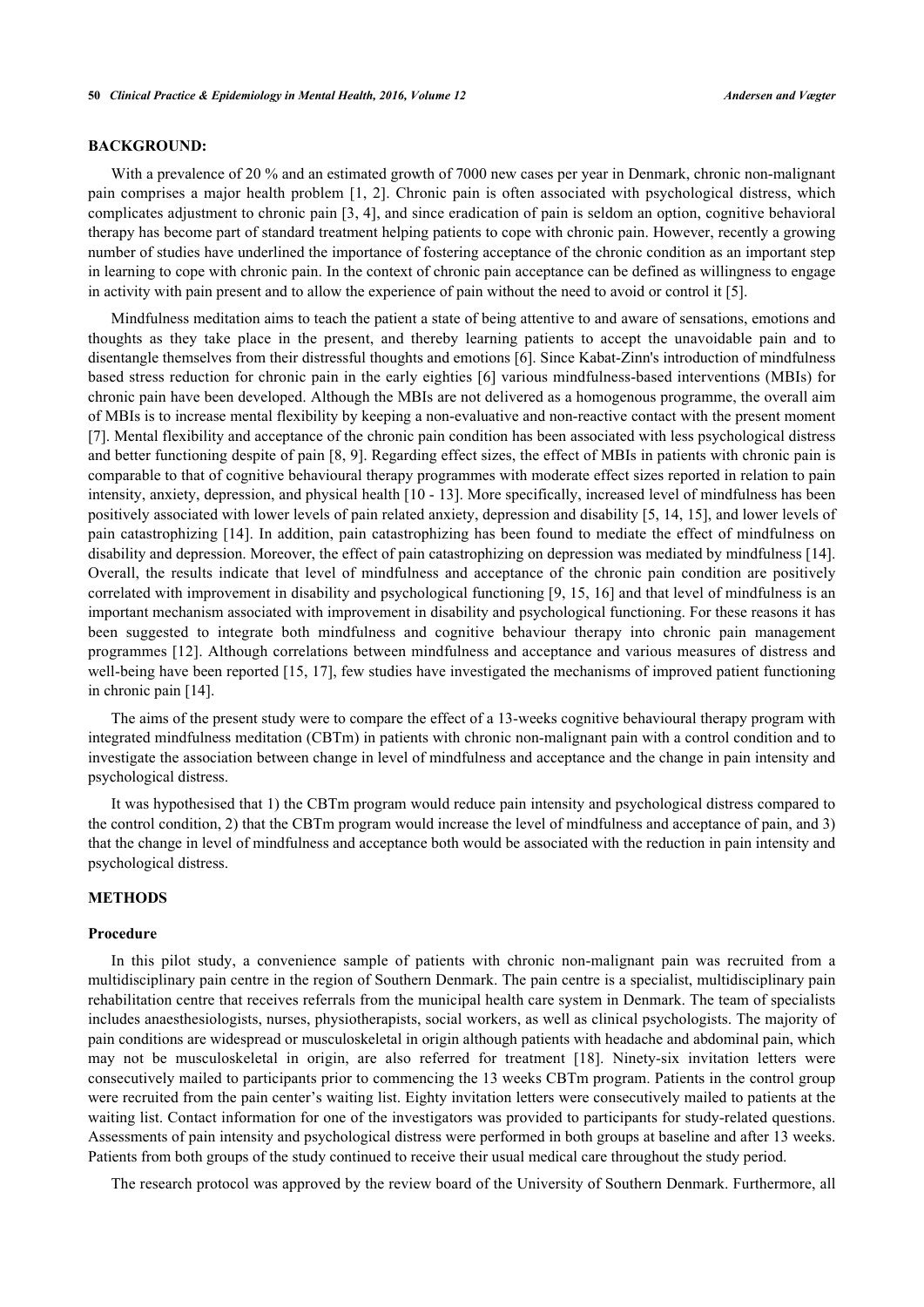participants in the study volunteered freely and written consent to participate in the research project was given at admission to the pain centre.

### **Outcome Measures**

Questionnaires were given at baseline to assess patient characteristics. These included gender, age, and previous experience with relaxation or mindfulness. The primary outcome measures in this study were as follows:

#### *Pain Intensity*

Pain intensity was assessed for peak pain intensity, lowest pain intensity, and average pain intensity over the past week as well as current pain. Each scale measured pain intensity on a 0-10 numerical rating scale (NRS) with 0 defined as no pain and 10 as the worst imaginable pain. For data analysis, a total pain intensity was calculated as the average of the four NRS scales. Internal consistency measured by Cronbach's alpha was good (T1-T2,  $\alpha$  = .81-.90).

#### *Depression and Anxiety*

The Hospital Anxiety and Depression Scale (HADS; [[19\]](#page-8-17)) was used to assess the level of depressive symptoms. The scale consists of 14 items, seven relating to anxiety (HADS-A) and seven to depression (HADS-D), with responses ranging from 0 (no symptoms) to 3 (maximum impairment). A cut-off score of  $\geq 8$  on each subscale was used in order to include all possible cases of depression and anxiety, as suggested by[[19\]](#page-8-17). Internal consistency measured by Cronbach's alpha was good (T1-T2,  $\alpha$  = .88-.89).

## *Pain Catastrophizing*

The Pain Catastrophizing Scale (PCS; [\[20\]](#page-8-18)) was used to measure catastrophic thinking related to pain. The PCS instructions ask participants to reflect on past painful experiences, and to indicate the degree to which they experienced each of 13 thoughts or feelings when experiencing pain, on a five-point Likert scale with  $(0 = not at all, 4 = all the$ time). Scale sum score was calculated from all items, with a high score indicating a high level of pain catastrophizing. Internal consistency measured by Cronbach's alpha was good (T1-T2,  $\alpha$  = .90-.94).

#### *Level of Mindfulness*

Level of mindfulness was measured by the 15 items Mindfulness Attention and Awareness Scale (MAAS; [\[17](#page-8-15)]). A total score of mindfulness was comprised by the 15 items assessing the subjective experience of present moment attention and awareness in different situations (for example; "I find it difficult to stay focused on what's happening in the present"). Items were rated on a 6-point Likert scale (1=almost always to 6=almost newer), with higher scores indicating a greater degree of mindfulness (mindful behavior). The internal consistency of the MAAS as measured by Cronbach's alpha, was good (T1-T2,  $\alpha$  = .89-.91).

## *Acceptance*

The Chronic Pain Acceptance Questionnaire (CPAQ; [\[21](#page-8-19)]) was used to measure acceptance of chronic pain. The scale is a 20-item measure of acceptance of chronic pain that yields a total score and two subscale scores for pain willingness and activity engagement. The scale has been widely used in studies of chronic pain and has good psychometric properties [[21\]](#page-8-19). The internal consistency of the CPAQ as measured by Cronbach's alpha, was good (T1- T2,  $\alpha$  = .86-.88).

#### **The CBTm Program**

For 13 consecutive weeks, the treatment group engaged in the CBTm program with classroom learning once per week for 2.5 hours. Homework and mindfulness exercises were assigned in between sessions. Written materials and audio CDs were provided to support home practice. The program was led by two professionally mindfulness based cognitive therapy (MBCT) trained psychologists and long term meditators and conducted in groups of 8-10 patients. The main goal of the program was not eradication of pain symptoms, but management of the pain condition and reduction of psychological distress. The program was delivered as a standard cognitive behavioural therapy program for chronic pain [[22](#page-9-0)] integrating elements of mindfulness training as described in the MBCT program [[23\]](#page-9-1). The program consisted of the following topics and exercises: education in pain physiology and theory, pain coping strategies, mindfulness exercises, activity-rest scheduling, assertive communication, acceptance strategies and restructuring of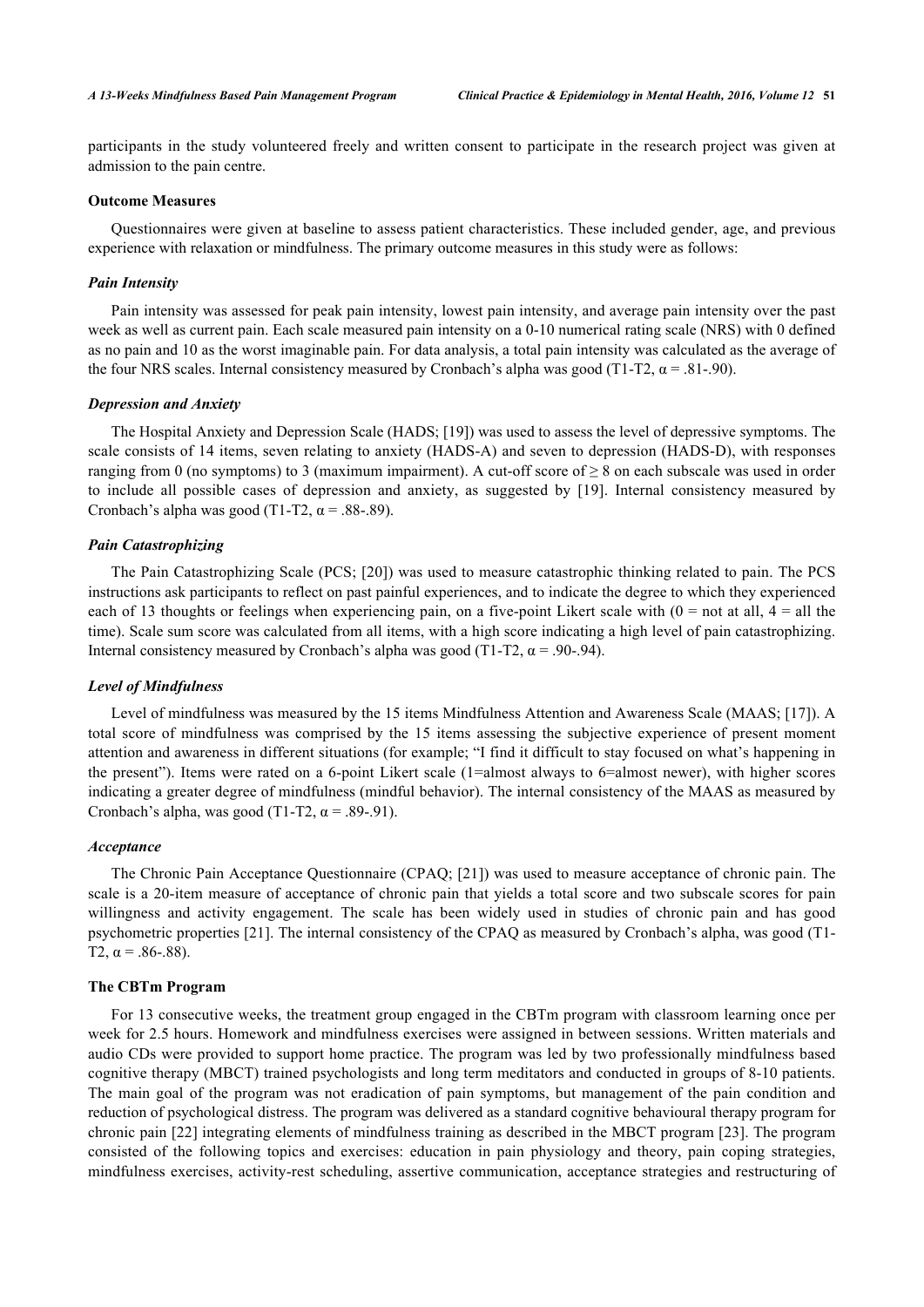maladaptive thoughts.

#### **Statistics**

Prior to data analysis, the data were screened for errors and missing values. The percentage of missing values was small (< 5%). The Expectation Maximization algorithm was used to impute missing data [[24\]](#page-9-2). Results are presented as mean and standard deviation (SD) in the text and mean and standard error of the mean (SEM) in figures. None of the measured variables deviated from normality (Kolmogorov-Smirnoff test: *P* > 0.05) and parametric statistics were used for analysis. Baseline characteristics for all included patients were analysed with chi squares test for dichotomous data and with independent sample t-test for continuous data. Moreover, a dropout analysis comparing baseline characteristics for patients who completed the study and patients who dropped out was performed. Two-way repeated measures analysis of variances (ANOVAs) were used for analysis of the outcome measures for the patients who completed the study with the factor *time* (baseline and follow up) as repeated measure and *group* (treatment and control) as between factor. In case of significant factors or interactions, the Newman-Keuls (NK) post-hoc test was used incorporating correction for the multiple comparisons. Percentages of patients in the two groups with scores  $\geq 8$  on HADS (depression and anxiety) at follow up were analysed with chi squares test.

*P* values less than 0.05 in the ANOVAs were considered significant. Effect sizes of the difference in outcome measures between groups were calculated based on Hedges' g, due to dissimilar group sizes. Finally, Pearson correlations were used to determine how changes in pain intensity and psychological distress were associated with changes in mindfulness attention and awareness and acceptance of chronic pain. To address the multiple correlational analyses, we applied a more conservative criterion ( $p \le 0.01$ ) to all correlational analyses as a means of reducing the likelihood of type I errors without overly inflating the risk of type II errors.

## **RESULTS**

## **Baseline Characteristics**

<span id="page-3-0"></span>Fig. (**[1](#page-3-0)**) illustrates the patient flow in this study. Of the 96 patients who were eligible to participate in the treatment group, 80 patients completed baseline questionnaires and 50 patients completed questionnaires after 13 weeks. Of the 80 patients who were eligible to participate in the control group, 45 patients completed baseline questionnaires and 20 patients completed questionnaires after 13 weeks.



Fig. (1). Flow diagram of the patients in the two groups participating in this study.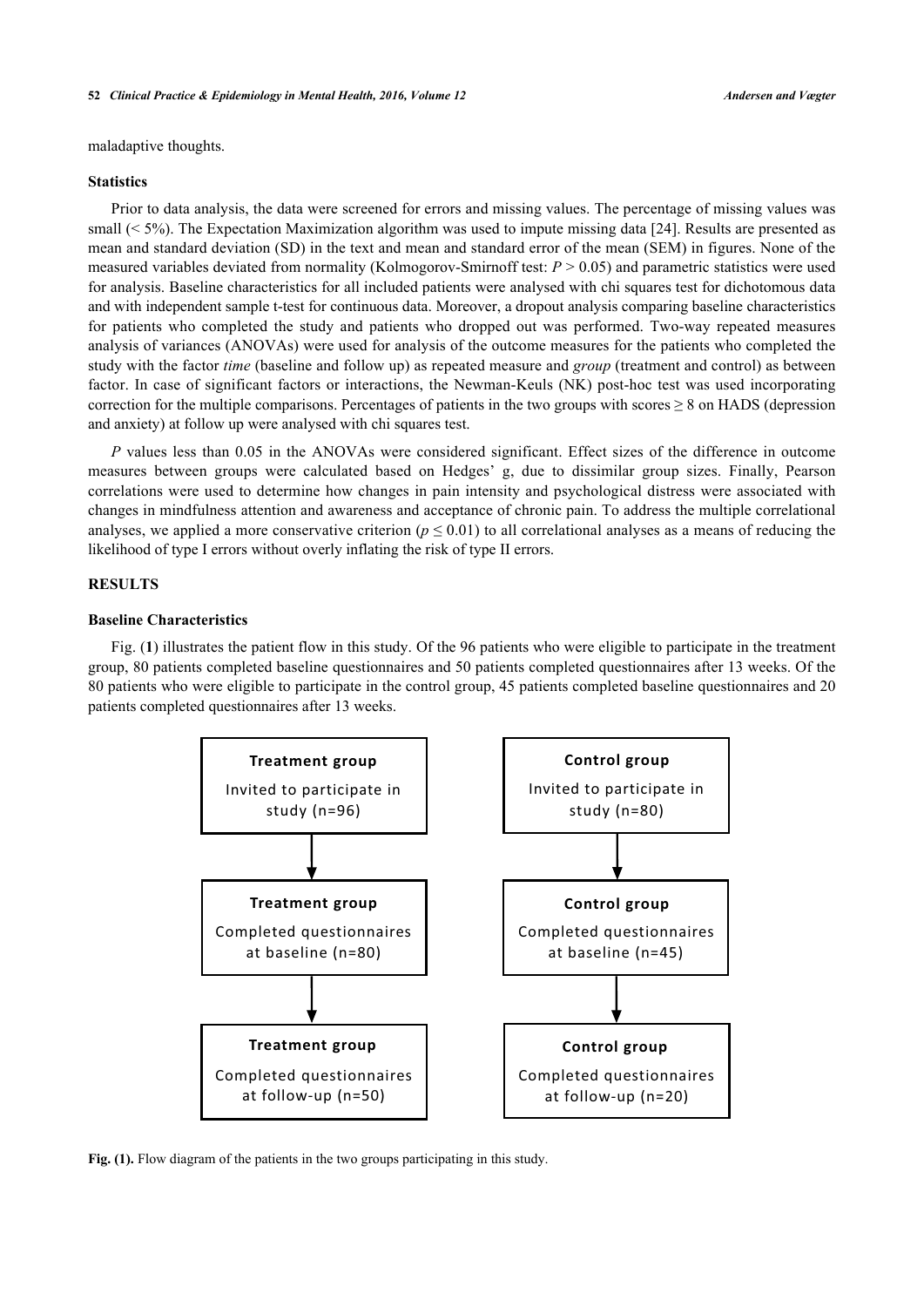Table **[1](#page-4-0)** compares baseline characteristics in the treatment and control group at baseline. A significantly larger percentage of the patients in the treatment group had previous experience with relaxation compared with patients in the control group. There was no significant difference in demographics, pain intensity or psychological variables between the groups at baseline.

<span id="page-4-0"></span>

|  |  | Table 1. Patient characteristics in the control and treatment group at baseline. |  |  |  |  |  |  |  |
|--|--|----------------------------------------------------------------------------------|--|--|--|--|--|--|--|
|--|--|----------------------------------------------------------------------------------|--|--|--|--|--|--|--|

| Variable                                 | Control group   | <b>Treatment group</b> |                   |
|------------------------------------------|-----------------|------------------------|-------------------|
|                                          | $(n = 45)$      | $(n = 80)$             | value             |
| Age (years)                              | $42.9 \pm 11.0$ | $44.8 \pm 11.8$        | $0.38^{a}$        |
| Sex (F/M)                                | 35/10           | 63/17                  | 0.90 <sup>b</sup> |
| Previous experience with relaxation      | $10(22.2\%)$    | $31(40.3\%)$           | $0.04^b$          |
| Previous experience with mindfulness     | $7(15.6\%)$     | $20(26.3\%)$           | $0.17^{\circ}$    |
| Pain intensity (NRS: 0-10)               | $6.4 \pm 1.5$   | $6.0 \pm 1.4$          | $0.18^{a}$        |
| Depression (HAD: 0-21)                   | $7.8 \pm 4.5$   | $7.4 \pm 4.2$          | $0.60^{\circ}$    |
| Subjects with depression ( $HAD \ge 8$ ) | $22(48.9\%)$    | $40(50\%)$             | $0.91^{\circ}$    |
| Anxiety $(HAD: 0-21)$                    | $9.6 \pm 4.9$   | $8.4 \pm 3.6$          | $0.11^{\circ}$    |
| Subjects with anxiety ( $HAD \ge 8$ )    | $28(62.2\%)$    | 47 (58.8%)             | $0.70^{\rm b}$    |
| Pain Catastrophizing (PCS: 0-52)         | $30.5 \pm 9.4$  | $27.0 \pm 10.1$        | $0.06^{\circ}$    |
| Level of mindfulness (MAAS: 15-90)       | $56.7 \pm 16.5$ | $55.1 \pm 13.4$        | $0.56^{\circ}$    |
| Pain Acceptance (CPAQ: 0-120)            | $49.4 \pm 16.0$ | $53.1 \pm 17.1$        | $0.24^{\circ}$    |

a Independent T-Test

b Chi Square Test

'NRS': Numerical Rating Scale, 'HAD': Hospital Anxiety and Depression Scale, 'PCS': Pain Catastrophizing Scale, 'MAAS': Mindfulness Attention and Awareness Scale, 'CPAQ': Chronic Pain

### **Drop-out Analysis**

Twenty-five patients from the control group did not complete questionnaires after 13 weeks. There was no significant difference in pain intensity or psychological variables between patients who dropped out and patients who completed the study  $(-1.04 \le t(43) \le 1.67, P > 0.1)$ . Patients in the control group who completed the study was older compared with dropouts; however, the difference did not reach significance (t(43) = 1.97,  $P = 0.06$ ).

Thirty patients from the treatment group did not complete questionnaires after 13 weeks. There was no significant difference in demographics, pain intensity or psychological variables between patients who dropped out and patients who completed the study  $(-1.70 \le t(78) \le 1.11, P > 0.09)$ .

#### **Follow-up**

The baseline and follow-up scores for patients in the treatment and control groups who completed the study are presented in Table **[2](#page-4-1)**.

<span id="page-4-1"></span>**Table 2. Mean ± SD (n=70) clinical pain scores and psychological variables before and after 13 weeks in the treatment and** control groups. Significant differences between baseline and follow-up (\*,  $P$  < 0.05), and significant differences between groups (†,  $P < 0.05$ ).

| Variable                           |                 | Treatment group $(N=50)$ | Control group $(N=20)$ | <b>Effect size</b> |      |
|------------------------------------|-----------------|--------------------------|------------------------|--------------------|------|
|                                    | <b>Baseline</b> | <b>Follow-up</b>         | <b>Baseline</b>        | <b>Follow-up</b>   |      |
| Peak intensity (NRS: 0-10)         | $5.9 \pm 1.3$   | $5.9 \pm 1.9$            | $6.3 \pm 1.8$          | $6.6 \pm 2.0$      | 0.00 |
| Depression (HAD: 0-21)             | $7.7 \pm 3.8$   | $6.0\pm3.4**$            | $7.5\pm4.6$            | $8.1 \pm 5.2$      | 0.56 |
| Anxiety (HAD: 0-21)                | $8.7 \pm 3.6$   | $7.0\pm3.3*$             | $10.3 \pm 4.5$         | $9.6 \pm 5.1*$     | 0.36 |
| Pain Catastrophizing (PCS: 0-52)   | $28.0 \pm 8.6$  | $21.0\pm8.9*$ †          | $33.1 \pm 9.4$         | $31.8 \pm 10.7$    | 0.53 |
| Level of mindfulness (MAAS: 15-90) | $54.0 \pm 12.4$ | $57.9 \pm 10.8$          | $57.0 \pm 14.6$        | $53.4 \pm 15.7$    | 0.54 |
| Pain Acceptance (CPAQ: 0-120)      | $52.6 \pm 17.2$ | $60.7 \pm 15.0*$         | $46.6 \pm 17.3$        | $49.4 \pm 23.3*$   | 0.51 |

#### *Pain Intensity*

There was no significant main effects or interactions in the ANOVA (Treatment group: from  $5.9 \pm 1.3$  to  $5.9 \pm 1.9$ ; Control group: from  $6.3 \pm 1.8$  to  $6.6 \pm 2.0$ ;  $F(1,68) < 0.61$ ,  $P > 0.43$ ) indicating that CBTm did not reduce pain intensity compared with the waiting list.

#### *Depression and Anxiety*

The treatment group had a reduction in the score on the depression subscale from baseline to follow-up, whereas the control group had an increase (Treatment group: from  $7.7 \pm 3.8$  to  $6.0 \pm 3.4$ ; Control group: from  $7.5 \pm 4.6$  to  $8.1 \pm 5.2$ ; Effect size: 0.56). A significant interaction between group and time was found in the ANOVA ( $F(1,68) = 9.82$ ,  $P \le$ 0.003; Fig. **[2](#page-5-0)**), with post hoc test showing a significant decrease in the depression score at follow-up in the treatment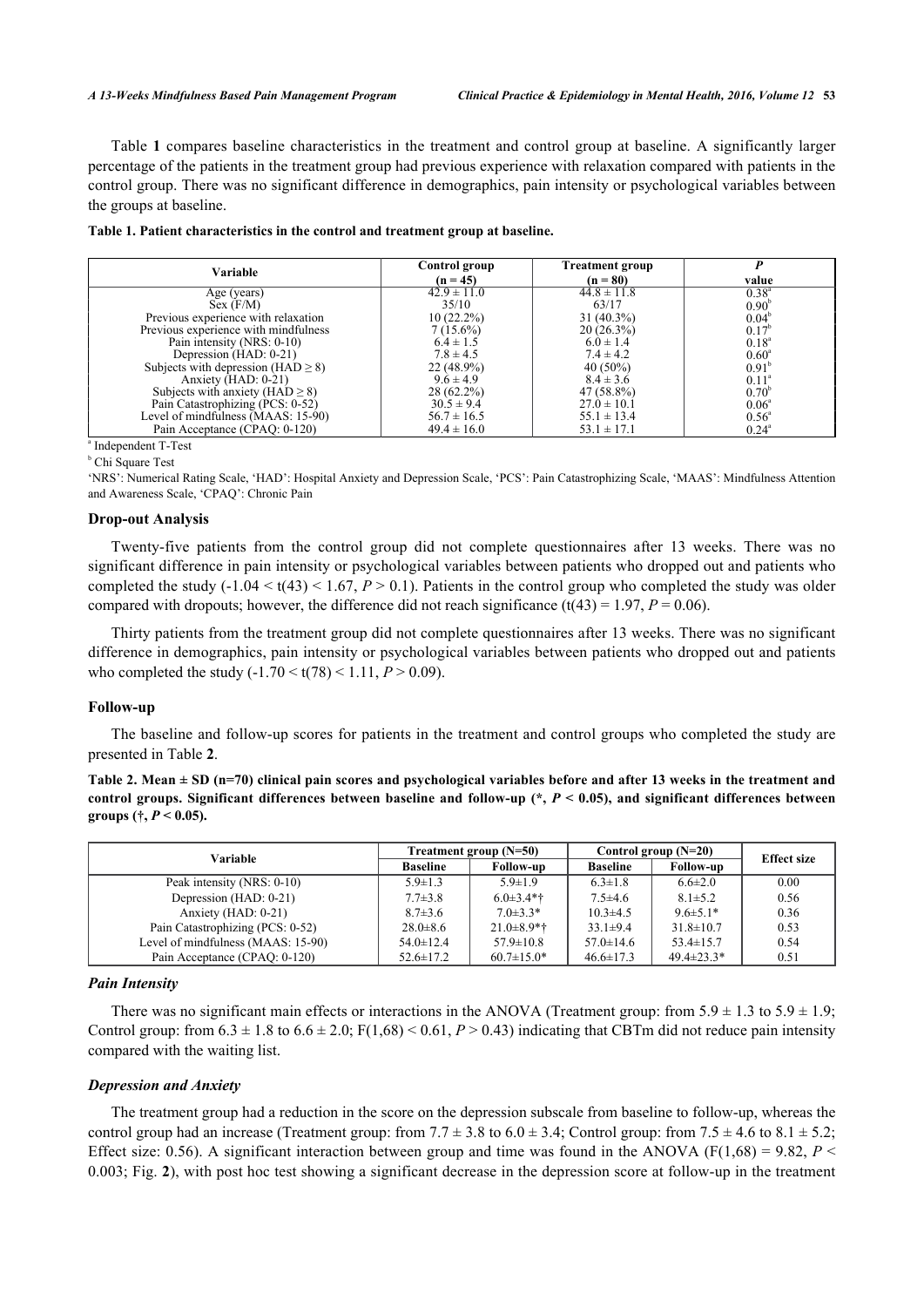<span id="page-5-0"></span>group compared with baseline and the control group (NK: *P* < 0.004). Furthermore, significantly fewer percent of the patients (30.0%) in the treatment group had a total score of  $\geq 8$  on the depression subscale compared with patients in the control group (65.0 %; Chi Square, *P* < 0.007).



**Fig. (2).** Mean ( $\pm$ SEM) depression score (HADS-D) in the treatment group (filled squares, n=50) and the control group (open squares,  $n=20$ ) at baseline and follow-up. Significantly different compared with baseline (\*, NK:  $P < 0.05$ ) and significantly different compared with control group (†, NK:  $P < 0.05$ ).

Both groups had a reduction in the score on the anxiety subscale from baseline to follow-up (Treatment group: from  $8.7 \pm 3.6$  to  $7.0 \pm 3.3$ ; Control group: from  $10.3 \pm 4.5$  to  $9.6 \pm 5.1$ ; Effect size: 0.36) and the ANOVA demonstrated a significant main effect of time  $(F(1,68) = 8.10, P < 0.006)$ , with post hoc test showing a significant decrease in the anxiety score at follow up in both groups compared with baseline (NK:  $P \le 0.003$ ). However, significantly fewer percent of the patients (36.0%) in the treatment group had a total score of  $\geq 8$  on the anxiety subscale in the HADS compared with patients in the control group (65.0 %; Chi Square,  $P < 0.03$ ).

#### *Pain Catastrophizing*

<span id="page-5-1"></span>Both groups had a reduction in pain catastrophizing from baseline to follow-up (Treatment group: from  $28.0 \pm 8.6$ ) to  $21.0 \pm 8.9$ ; Control group: from  $33.1 \pm 9.4$  to  $31.8 \pm 10.7$ ; Effect size: 0.53). A significant interaction was found in the ANOVA between group and time  $(F(1,68) = 4.86, P < 0.04$ ; Fig. [3](#page-5-1)), with post hoc test showing a significant decrease in the treatment group at follow-up compared with baseline (NK: *P* < 0.001). The treatment group had a significant lower score at baseline and follow-up compared with the control group (NK:  $P < 0.02$ ).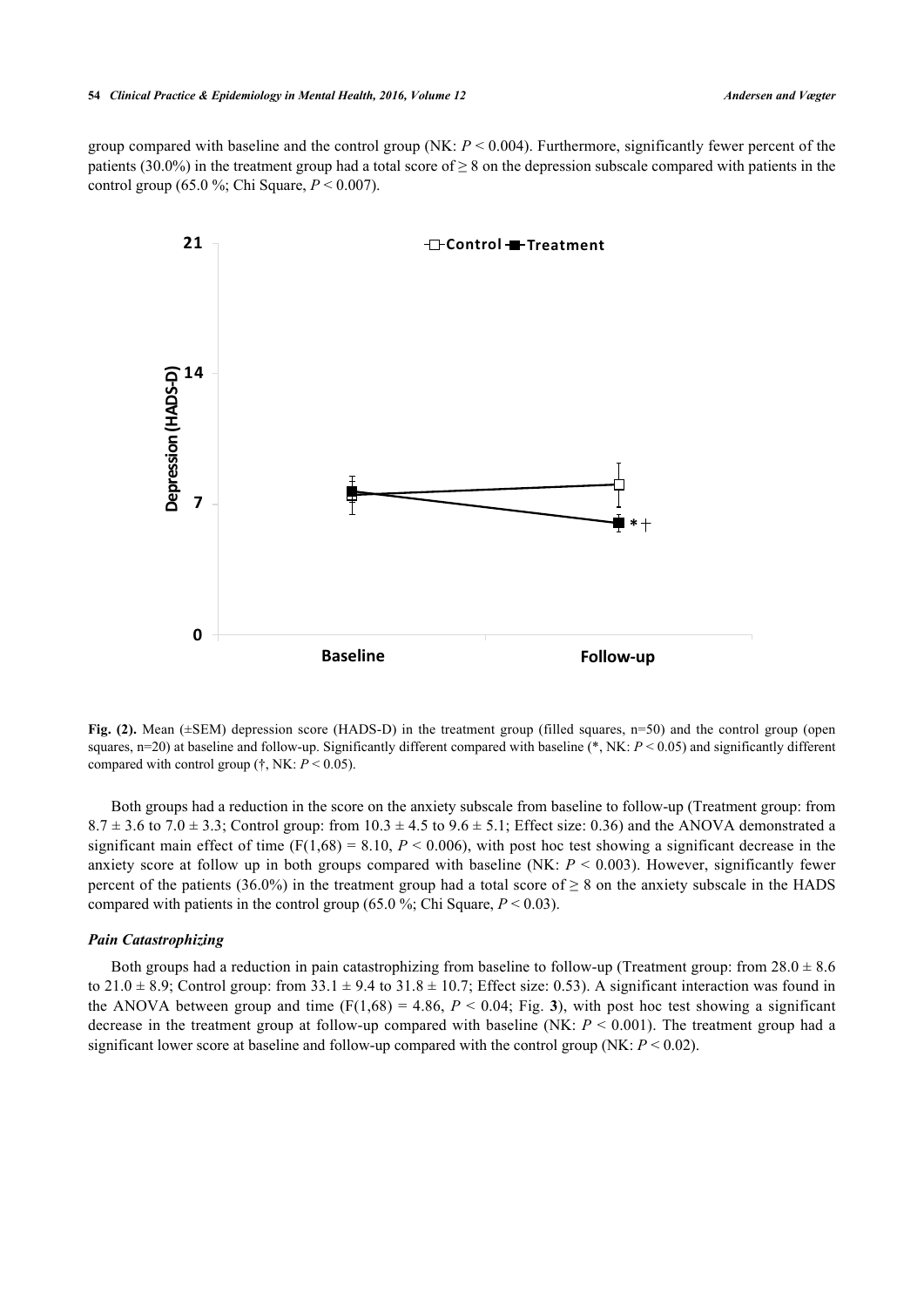

**Fig. (3).** Mean ( $\pm$ SEM) score on the Pain Catastrophizing Scale (PCS) in the treatment group (filled squares, n=50) and the control group (open squares,  $n=20$ ) at baseline and follow-up. Significantly different compared with baseline (\*, NK:  $P < 0.05$ ) and significantly different compared with control group (†, NK: *P* < 0.05).

#### *Acceptance*

Both groups had an increase in the total score of the Chronic Pain Acceptance Questionnaire from baseline to follow-up (Treatment group: from  $52.6 \pm 17.2$  to  $60.7 \pm 15.0$ ; Control group: from  $46.6 \pm 17.3$  to  $49.4 \pm 23.3$ ; Effect size: 0.51) as well as in the willingness to be active despite pain subscale (Treatment group: from  $20.6 \pm 9.4$  to  $25.6 \pm 1.5$ 8.3; Control group: from  $17.0 \pm 7.9$  to  $20.4 \pm 10.7$ ; Effect size: 0.30). A significant main effect of time was found in the ANOVA of the total score of CPAQ as well as in the willingness to be active despite pain subscale ( $F(1,68) = 11.64$ , *P*  $< 0.002$  and F(1,68) = 18.43,  $P < 0.001$ , respectively) with post hoc test showing a significant increase in the scores at follow up in both groups compared with baseline (NK: *P* < 0.001).

The treatment group had an increase in the activity engagement subscale from baseline to follow-up (from  $32.2 \pm$ 10.9 to 35.1  $\pm$  10.7), whereas the control group had a decrease (from 29.6  $\pm$  11.3 to 29.0  $\pm$  15.1). The ANOVA approached a significant interaction between time and group  $(F(1,68) < 3.36, P = 0.07)$ .

#### *Mindfulness Attention and Awareness*

The treatment group had an increase in the score on the MAAS from baseline to follow-up, whereas the control group had a decrease (Treatment group: from  $54.0 \pm 12.4$  to  $57.9 \pm 10.8$ ; Control group: from  $57.0 \pm 14.6$  to  $53.4 \pm 10.8$ ; 15.7; Effect size: 0.54). A significant interaction between group and time was found in the ANOVA (F(1,68) = 5.90, *P*  $< 0.02$ ), however, post hoc test failed to reach significance between baseline or follow-up or between the groups at any time point (NK:  $P > 0.08$ ).

#### *Associations between Changes in MAAS/CPAQ and Changes in Pain Intensity and Psychological Distress*

Significant correlations were found between change in the MAAS score from baseline to follow-up and changes in psychological distress indicating that increased level of mindfulness had a positive effect on changes in psychological distress following treatment. The correlations are as follows: Depression score  $(r(68) = 0.31, P = 0.01)$ , pain catastrophizing scale  $(r(68) = 0.45, P < 0.001)$ , anxiety score  $(r(68) = 0.38, P = 0.001)$ . Significant correlations were also found between change in the CPAQ score from baseline to follow-up and change in the pain catastrophizing scale  $(r(68) = 0.51, P < 0.001)$ , and anxiety score  $(r(68) = 0.33, P = 0.005)$ . Correlations between pain intensity and MAAS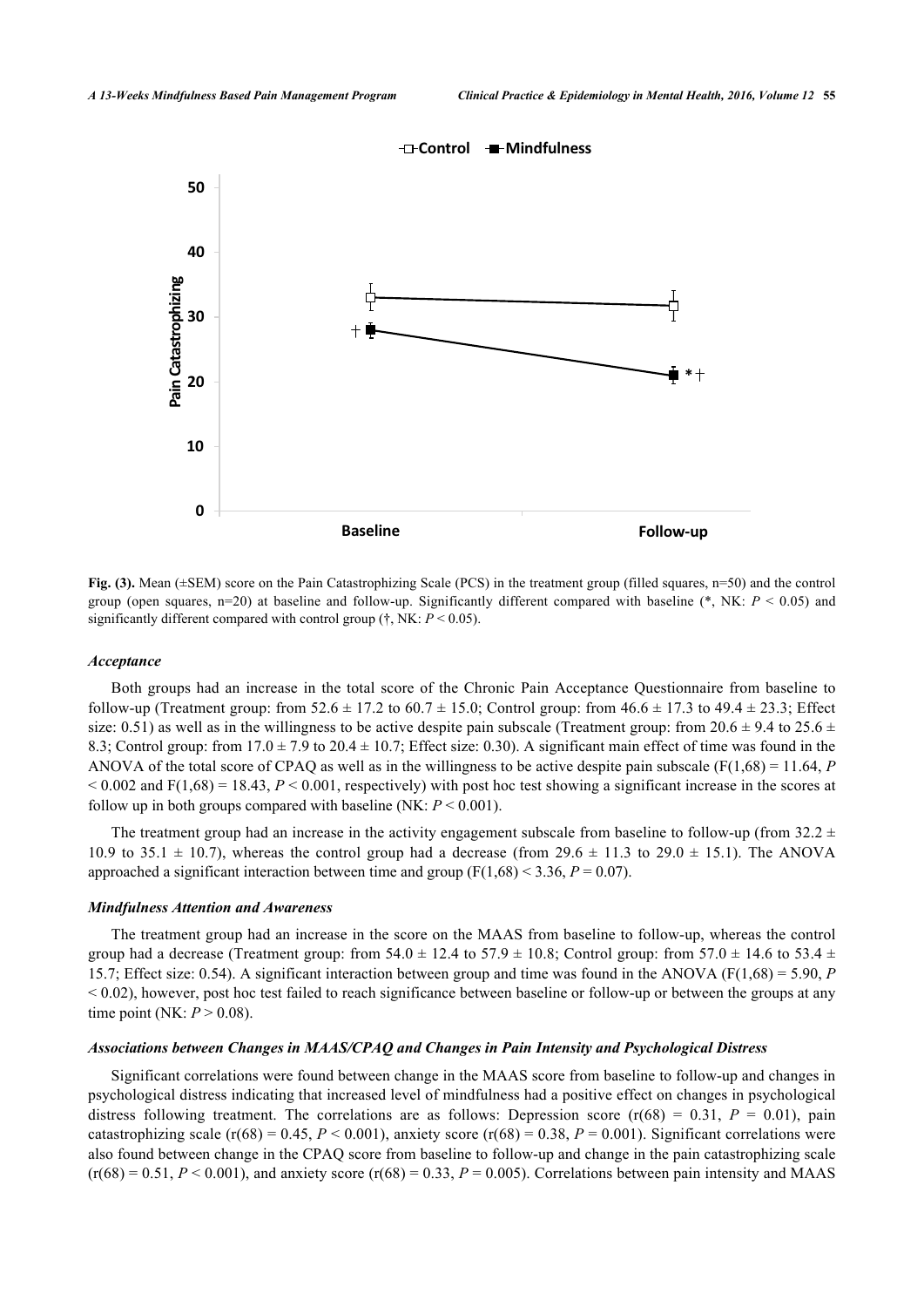$(r(68) = 0.25, P = 0.04)$ , and pain intensity and CPAQ  $(r(68) = 0.27, P = 0.02)$  approached significance.

There was no significant correlation between change in the CPAQ score from baseline to follow-up and change in the MAAS score  $(r(68) = 0.01, P = 0.91)$ .

## **DISCUSSION**

This pilot study investigated the effect of a 13 weeks cognitive behavioural therapy program with integrated mindfulness meditation (CBTm). As hypothesized, the program reduced psychological distress (pain-catastrophizing, depression, and anxiety) compared to the control group. Although, the CBTm group increased in level of mindfulness and acceptance and the controls decreased, the difference was not significant. Also, as hypothesized, the increased level of mindfulness and acceptance were negatively associated with all measures of psychological distress with the exception of depression, which was only associated with change in level of mindfulness.

The findings of reduced psychological distress are in accordance with previous studies reporting moderate effect sizes of both MBI and cognitive behavioural therapy [[10,](#page-8-9) [13\]](#page-8-10). Surprisingly, changes in level of mindfulness did not correlate with changes in acceptance, although both scores correlated with changes in psychological distress. This finding may indicate that different mechanisms are targeted with cognitive behavioural therapy techniques and mindfulness. In specific, the finding that only change in level of mindfulness was associated with change in depression could indicate that one of the mechanisms of mindfulness is the ability to uncouple the emotional components of pain, and thereby reduce symptoms of distress. The result is in accordance with the theoretical rationale for mindfulness emphasizing that mental flexibility is important in coping with distress [[25\]](#page-9-3). Moreover, the finding that changes in level of mindfulness did not correlate with changes in acceptance may indicate that acceptance is not a strict prerequisite for coping with pain related distress. For this reason the integration of mindfulness meditation in cognitive behavioural therapy programmes may have some advantages above cognitive behavioural therapy alone. However, this still needs to be tested in a randomized controlled trial in the context of chronic pain rehabilitation. Although, more follow-up studies are needed, evidence indicates that the effect of MBIs on pain related distress may be maintained up to 3-years posttreatment [[26\]](#page-9-4). In comparison, the long-term effects of cognitive behavioural therapy for chronic pain are quite modest [\[13](#page-8-10)]. Hence, it may be beneficial integrating more MBI techniques into cognitive behavioural therapy programmes for chronic pain.

## **Limitations**

Limitations regarding the interpretation of the results from this study should be taken into consideration. First of all, this study was intended as a pilot study and is as such limited by the small sample size. Limitations include lack of statistical power as well as risk of false positive results and the results should be interpreted with care. Larger studies should confirm the findings of this study. Also, the lack of randomization and the short follow-up time are major limitations. Secondly, the high level of drop-outs, especially in the control group is a limitation. Moreover, the CBTm group had more prior experience with relaxation, compared to the control group, which may be a confounder. In spite of these limitations, this pilot study adds important knowledge about possible mechanisms of mindfulness and acceptance in relation to coping with chronic pain. In particular, the associations between increase in both mindfulness and acceptance and positive change in psychological distress and pain is encouraging.

## **CONCLUSION**

A 13-weeks CBTm program reduced depression and pain catastrophizing in patients with chronic non-malignant pain compared with the control group. The reduction in catastrophizing and anxiety were negatively associated with the increased level of mindfulness and acceptance and the reduction in depression was negatively associated with the increased level of mindfulness. For these reasons, the integration of mindfulness into cognitive behavioural therapy programmes for chronic pain seems promising.

## **CONFLICT OF INTEREST**

The authors confirm that this article content has no conflict of interest.

## **ACKNOWLEDGEMENTS**

We thank the clinical psychologists and the secretary at the Pain Centre for their assistance in data collection.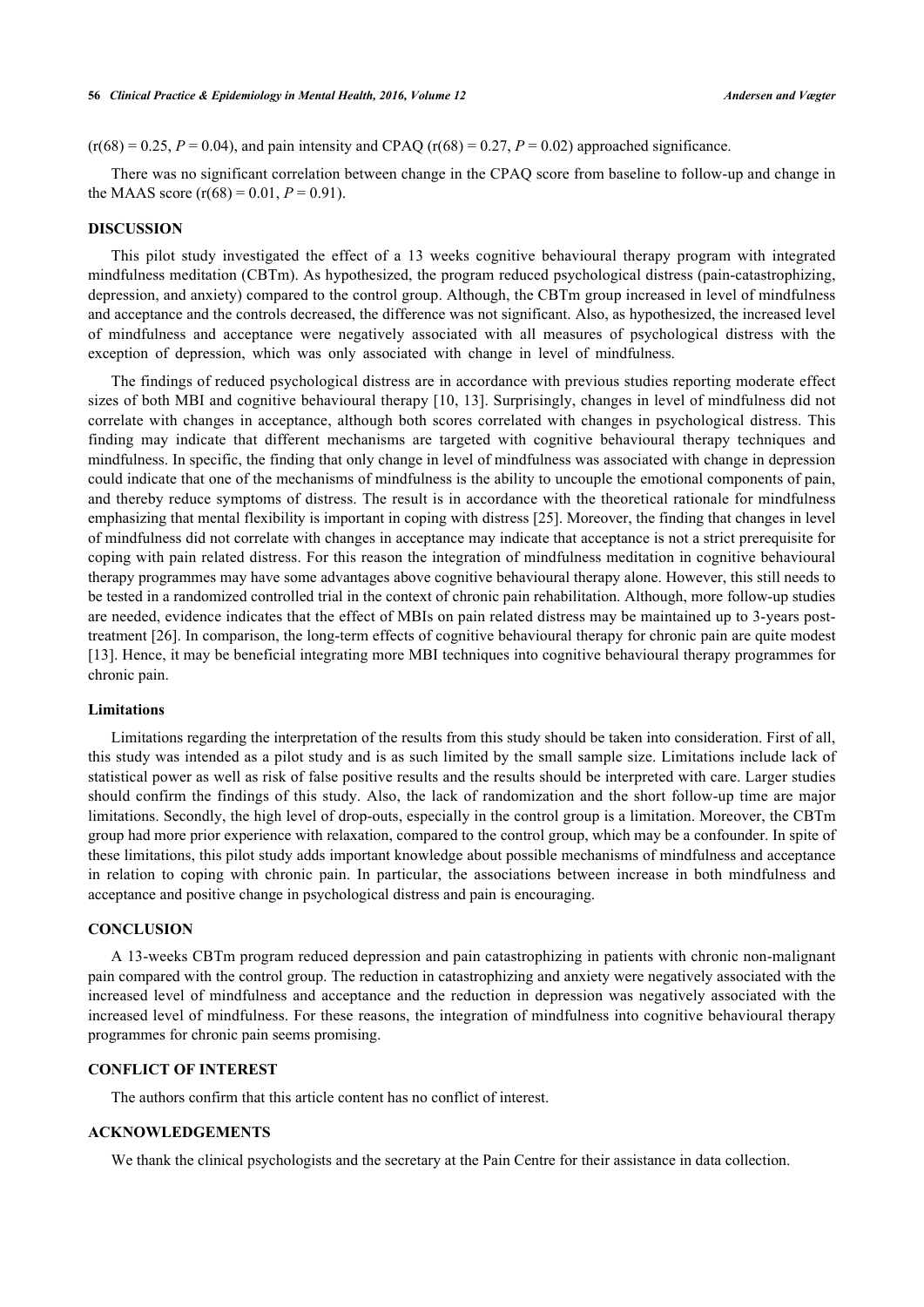## **REFERENCES**

- <span id="page-8-0"></span>[1] Sjøgren P, Ekholm O, Peuckmann V, Grønbaek M. Epidemiology of chronic pain in Denmark: an update. Eur J Pain 2009; 13(3): 287-92. [\[http://dx.doi.org/10.1016/j.ejpain.2008.04.007\]](http://dx.doi.org/10.1016/j.ejpain.2008.04.007) [PMID: [18547844](http://www.ncbi.nlm.nih.gov/pubmed/18547844)]
- <span id="page-8-1"></span>[2] Harker J, Reid KJ, Bekkering GE, *et al.* Epidemiology of chronic pain in Denmark and Sweden. Pain Res Treat 2012; 2012: 371248. [\[http://dx.doi.org/10.1155/2012/371248](http://dx.doi.org/10.1155/2012/371248)]
- <span id="page-8-2"></span>[3] Bair MJ, Robinson RL, Katon W, Kroenke K. Depression and pain comorbidity: a literature review. Arch Intern Med 2003; 163(20): 2433-45. [\[http://dx.doi.org/10.1001/archinte.163.20.2433\]](http://dx.doi.org/10.1001/archinte.163.20.2433) [PMID: [14609780](http://www.ncbi.nlm.nih.gov/pubmed/14609780)]
- <span id="page-8-3"></span>[4] Tunks ER, Crook J, Weir R. Epidemiology of chronic pain with psychological comorbidity: prevalence, risk, course, and prognosis. Can J Psychiatry 2008; 53(4): 224-34. [PMID: [18478825\]](http://www.ncbi.nlm.nih.gov/pubmed/18478825)
- <span id="page-8-4"></span>[5] McCracken LM, Vowles KE, Gauntlett-Gilbert J. A prospective investigation of acceptance and control-oriented coping with chronic pain. J Behav Med 2007; 30(4): 339-49.

[\[http://dx.doi.org/10.1007/s10865-007-9104-9\]](http://dx.doi.org/10.1007/s10865-007-9104-9) [PMID: [17447131](http://www.ncbi.nlm.nih.gov/pubmed/17447131)]

- <span id="page-8-5"></span>[6] Kabat-Zinn J. An outpatient program in behavioral medicine for chronic pain patients based on the practice of mindfulness meditation: theoretical considerations and preliminary results. Gen Hosp Psychiatry 1982; 4(1): 33-47. [\[http://dx.doi.org/10.1016/0163-8343\(82\)90026-3](http://dx.doi.org/10.1016/0163-8343(82)90026-3)] [PMID: [7042457](http://www.ncbi.nlm.nih.gov/pubmed/7042457)]
- <span id="page-8-6"></span>[7] Reiner K, Tibi L, Lipsitz JD. Do mindfulness-based interventions reduce pain intensity? A critical review of the literature. Pain Med 2013; 14(2): 230-42. [\[http://dx.doi.org/10.1111/pme.12006\]](http://dx.doi.org/10.1111/pme.12006) [PMID: [23240921](http://www.ncbi.nlm.nih.gov/pubmed/23240921)]
- <span id="page-8-7"></span>[8] McCracken LM, Keogh E. Acceptance, mindfulness, and values-based action may counteract fear and avoidance of emotions in chronic pain: an analysis of anxiety sensitivity. J Pain 2009; 10(4): 408-15. [\[http://dx.doi.org/10.1016/j.jpain.2008.09.015](http://dx.doi.org/10.1016/j.jpain.2008.09.015)] [PMID: [19327643\]](http://www.ncbi.nlm.nih.gov/pubmed/19327643)
- <span id="page-8-8"></span>[9] Wicksell RK, Ahlqvist J, Bring A, Melin L, Olsson GL. Can exposure and acceptance strategies improve functioning and life satisfaction in people with chronic pain and whiplash-associated disorders (WAD)? A randomized controlled trial. Cogn Behav Ther 2008; 37(3): 169-82. [\[http://dx.doi.org/10.1080/16506070802078970\]](http://dx.doi.org/10.1080/16506070802078970) [PMID: [18608312](http://www.ncbi.nlm.nih.gov/pubmed/18608312)]
- <span id="page-8-9"></span>[10] Chiesa A, Serretti A. Mindfulness-based interventions for chronic pain: a systematic review of the evidence. J Altern Complement Med 2011; 17(1): 83-93.

[\[http://dx.doi.org/10.1089/acm.2009.0546](http://dx.doi.org/10.1089/acm.2009.0546)] [PMID: [21265650\]](http://www.ncbi.nlm.nih.gov/pubmed/21265650)

- [11] Grossman P, Niemann L, Schmidt S, Walach H. Mindfulness-based stress reduction and health benefits. A meta-analysis. J Psychosom Res 2004; 57(1): 35-43.
	- [\[http://dx.doi.org/10.1016/S0022-3999\(03\)00573-7\]](http://dx.doi.org/10.1016/S0022-3999(03)00573-7) [PMID: [15256293](http://www.ncbi.nlm.nih.gov/pubmed/15256293)]
- <span id="page-8-14"></span>[12] Veehof MM, Oskam MJ, Schreurs KM, Bohlmeijer ET. Acceptance-based interventions for the treatment of chronic pain: a systematic review and meta-analysis. Pain 2011; 152(3): 533-42. [\[http://dx.doi.org/10.1016/j.pain.2010.11.002\]](http://dx.doi.org/10.1016/j.pain.2010.11.002) [PMID: [21251756](http://www.ncbi.nlm.nih.gov/pubmed/21251756)]
- <span id="page-8-10"></span>[13] Williams AC, Eccleston C, Morley S. Psychological therapies for the management of chronic pain (excluding headache) in adults. Cochrane Database Syst Rev 2012; 11: CD007407. [\[http://dx.doi.org/10.1002/14651858.CD007407.pub3\]](http://dx.doi.org/10.1002/14651858.CD007407.pub3) [PMID: [23152245](http://www.ncbi.nlm.nih.gov/pubmed/23152245)]
- <span id="page-8-11"></span>[14] Cassidy EL, Atherton RJ, Robertson N, Walsh DA, Gillett R. Mindfulness, functioning and catastrophizing after multidisciplinary pain management for chronic low back pain. Pain 2012; 153(3): 644-50. [\[http://dx.doi.org/10.1016/j.pain.2011.11.027\]](http://dx.doi.org/10.1016/j.pain.2011.11.027) [PMID: [22240149](http://www.ncbi.nlm.nih.gov/pubmed/22240149)]
- <span id="page-8-12"></span>[15] McCracken LM, Thompson M. Components of mindfulness in patients with chronic pain. J PsychopatholBehav 2009; 31(2): 75-82. [\[http://dx.doi.org/10.1007/s10862-008-9099-8\]](http://dx.doi.org/10.1007/s10862-008-9099-8)
- <span id="page-8-13"></span>[16] McCracken LM, Gutiérrez-Martínez O, Smyth C. "Decentering" reflects psychological flexibility in people with chronic pain and correlates with their quality of functioning. Health Psychol 2013; 32(7): 820-3. [\[http://dx.doi.org/10.1037/a0028093](http://dx.doi.org/10.1037/a0028093)] [PMID: [22545976\]](http://www.ncbi.nlm.nih.gov/pubmed/22545976)
- <span id="page-8-15"></span>[17] Brown KW, Ryan RM. The benefits of being present: mindfulness and its role in psychological well-being. J Pers Soc Psychol 2003; 84(4): 822-48.

[\[http://dx.doi.org/10.1037/0022-3514.84.4.822](http://dx.doi.org/10.1037/0022-3514.84.4.822)] [PMID: [12703651](http://www.ncbi.nlm.nih.gov/pubmed/12703651)]

- <span id="page-8-16"></span>[18] Vaegter HB, Graven-Nielsen T. Pain modulatory phenotypes differentiate subgroups with different clinical and experimental pain sensitivity. Pain 2016. [Epub ahead of print]. [PMID: [26963852\]](http://www.ncbi.nlm.nih.gov/pubmed/26963852)
- <span id="page-8-17"></span>[19] Zigmond AS, Snaith RP. The hospital anxiety and depression scale. Acta Psychiatr Scand 1983; 67(6): 361-70. [\[http://dx.doi.org/10.1111/j.1600-0447.1983.tb09716.x\]](http://dx.doi.org/10.1111/j.1600-0447.1983.tb09716.x) [PMID: [6880820](http://www.ncbi.nlm.nih.gov/pubmed/6880820)]
- <span id="page-8-18"></span>[20] Sullivan MJ, Bishop SR, Pivik J. The pain catastrophizing scale: development and validation. Psychol Assess 1995; 7: 524-32. [\[http://dx.doi.org/10.1037/1040-3590.7.4.524](http://dx.doi.org/10.1037/1040-3590.7.4.524)]
- <span id="page-8-19"></span>[21] McCracken LM, Vowles KE, Eccleston C. Acceptance of chronic pain: component analysis and a revised assessment method. Pain 2004;